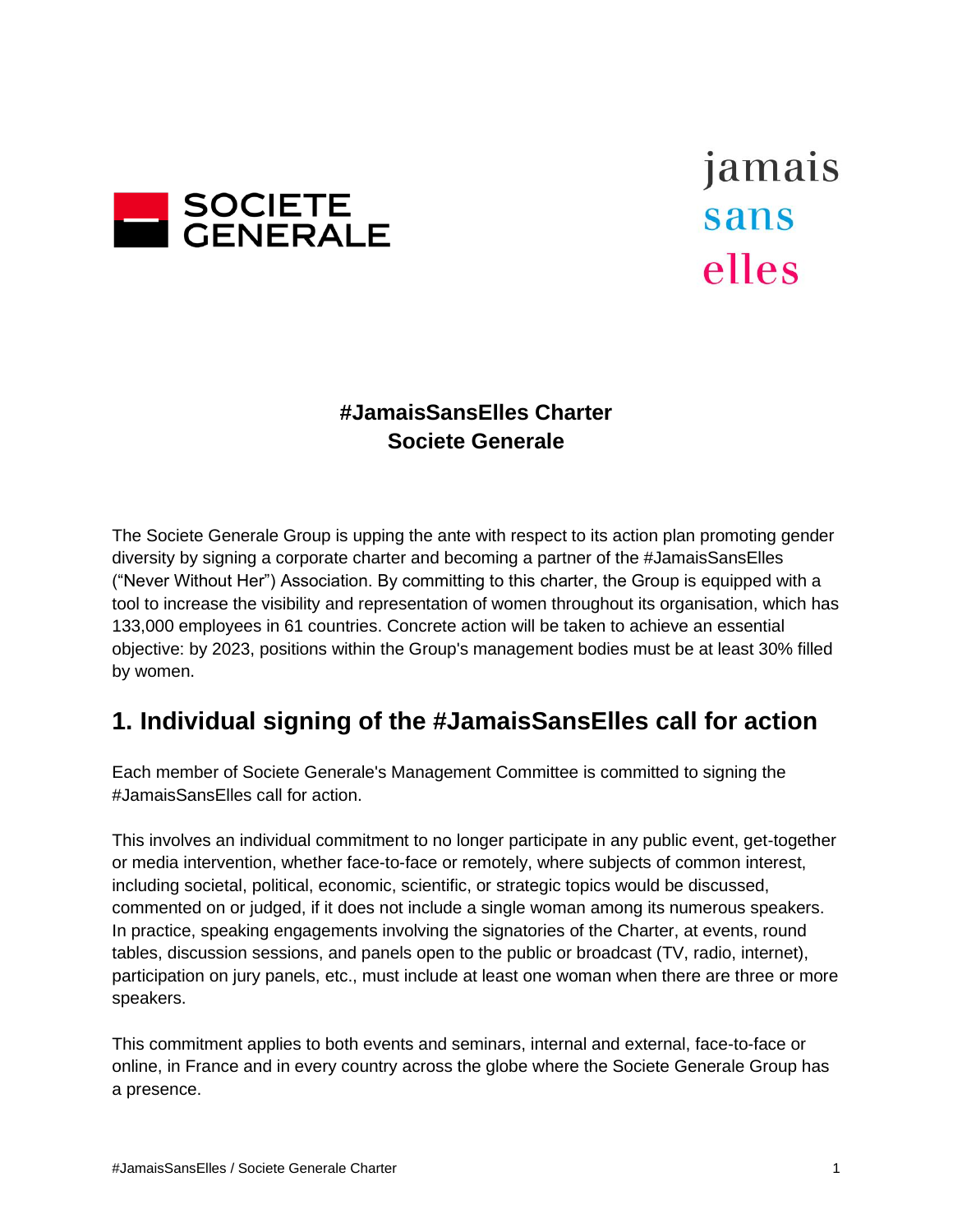## **2. Actions to be taken in the event of exceptional conflicts with the Charter**

When participating on round tables, expert panels, or juries, or in events where the programme consists of a series of talks, speeches, or presentations given by individual speakers, if there are 3 or more speakers (not including the moderator) and all are male, this must trigger an action on the part of Societe Generale's representatives (see Articles 2.1 and 2.2).

For internal events and seminars whose objective or format involves only the intervention of the internal experts handling the subject at hand, if these experts are exclusively male, a comment acknowledging the absence of women must be included, with a reminder of the specific actions carried out by the Group to remedy this state of affairs over time. This could be, for instance, a reminder of the commitments made under this charter. The same action is also expected from Societe Generale representatives if participating in an event is of strategic interest for the Group and a modification of the list of speakers (see Article 2) has proven impossible.

#### **Areas and sectors with low female representation:**

Today, there are still certain areas or sectors characterised by a noticeable shortage of women. Distinct difficulties may therefore be encountered by event and meeting organisers in ensuring diversity, and even more so gender parity, at these events. This is the case, for example, of Societe Generale's Business and Service Units, which are currently mostly male, particularly at Management levels. A transition period is needed, between now and 2023, to achieve the goal of ensuring that at least one woman participates in internal presentations and speeches. However, during this period, the choice of speakers for corresponding events should always keep in mind the goal of increasing the visibility of women.

### **Any invitation, intervention, or use of the image of the signatories in a context lacking gender diversity will trigger the following actions:**

#### **2.1 If the lack of gender diversity is known in advance:**

- i. Societe Generale will inform the organiser of the commitments it has made to #JamaisSansElles.
- ii. Societe Generale will propose, where appropriate, the participation of a female employee in place of the prospective male participant.
- iii. Societe Generale, along with #JamaisSansElles and all of its partners, will use their networks to propose one or more potential female speakers who are competent in the relevant field to join the event, conference, round table, interview or videoconference.
- iv. If necessary, Societe Generale will decline the invitation.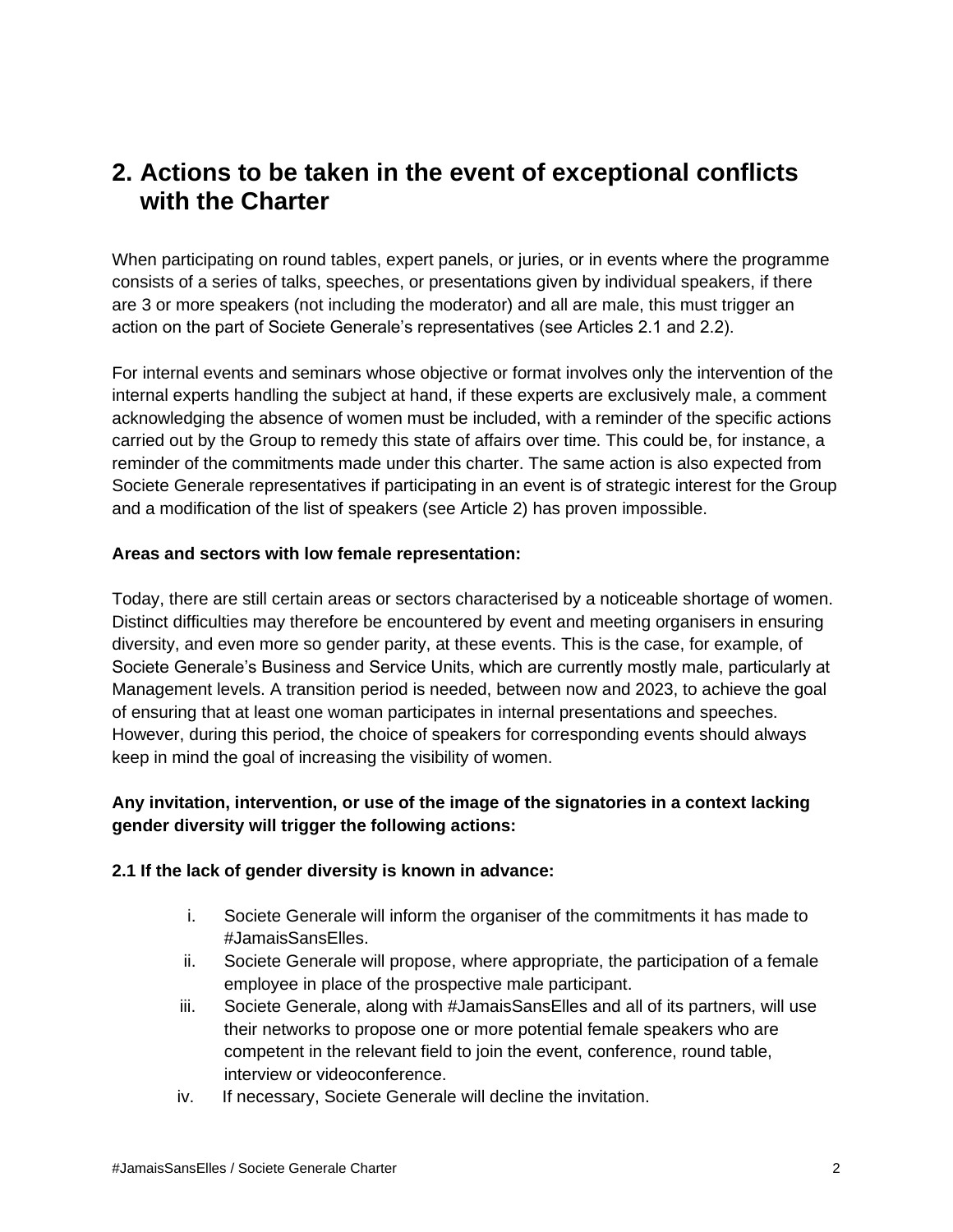### **2.2 If the lack of diversity is discovered at the last minute:**

- v. The speaker will express his surprise to the organisers and inform them that the absence of women at the event conflicts with his commitment as a signatory of the #JamaisSansElles charter.
- vi. If the event must carry on, an explicit reference to the Charter will be made at the start of the event, not just for the attention of the organisers but for the public and other participants as well.
- vii. The participant, in agreement with Societe Generale, remains the sole judge of the last resort attitude to be adopted with regard to his participation or the use of his image. He is responsible for doing everything he feels is appropriate to avoid exposing himself and Societe Generale to potential criticisms on social media, for example by pro-actively posting a tweet on Twitter mentioning the #JamaisSansElles commitment and being the one to flag the conflict or the particular circumstances that led to this conflict.

# **3. Societe Generale's public communications**

In all its communications, Societe Generale is committed to conveying an image of equality, diversity, and inclusion. Whether speaking to the Press, to influencers, or during presentations of strategic and/or economic perspectives, Societe Generale will favor gender diversity in its interventions when they call on several of its representatives.

The signatories each take on the individual responsibility to be vigilant regarding the possible use of their image by third parties, making sure they include a gender-diverse context.

Societe Generale will share its commitment to #JamaisSansElles with both internal and external audiences, when appropriate, such as through social media posts.

# **4. Action plan promoting gender diversity**

### **1. Shared governance**

Societe Generale considers gender diversity and inclusion within the company to be paramount issues and in December 2020 it announced its desire to ramp up the dynamics, particularly in terms of gender equality. The Board of Directors has thus validated a binding objective: by 2023, the Group's management bodies must be at least 30% female, and this objective must be respected both for the business lines and for individual functions.